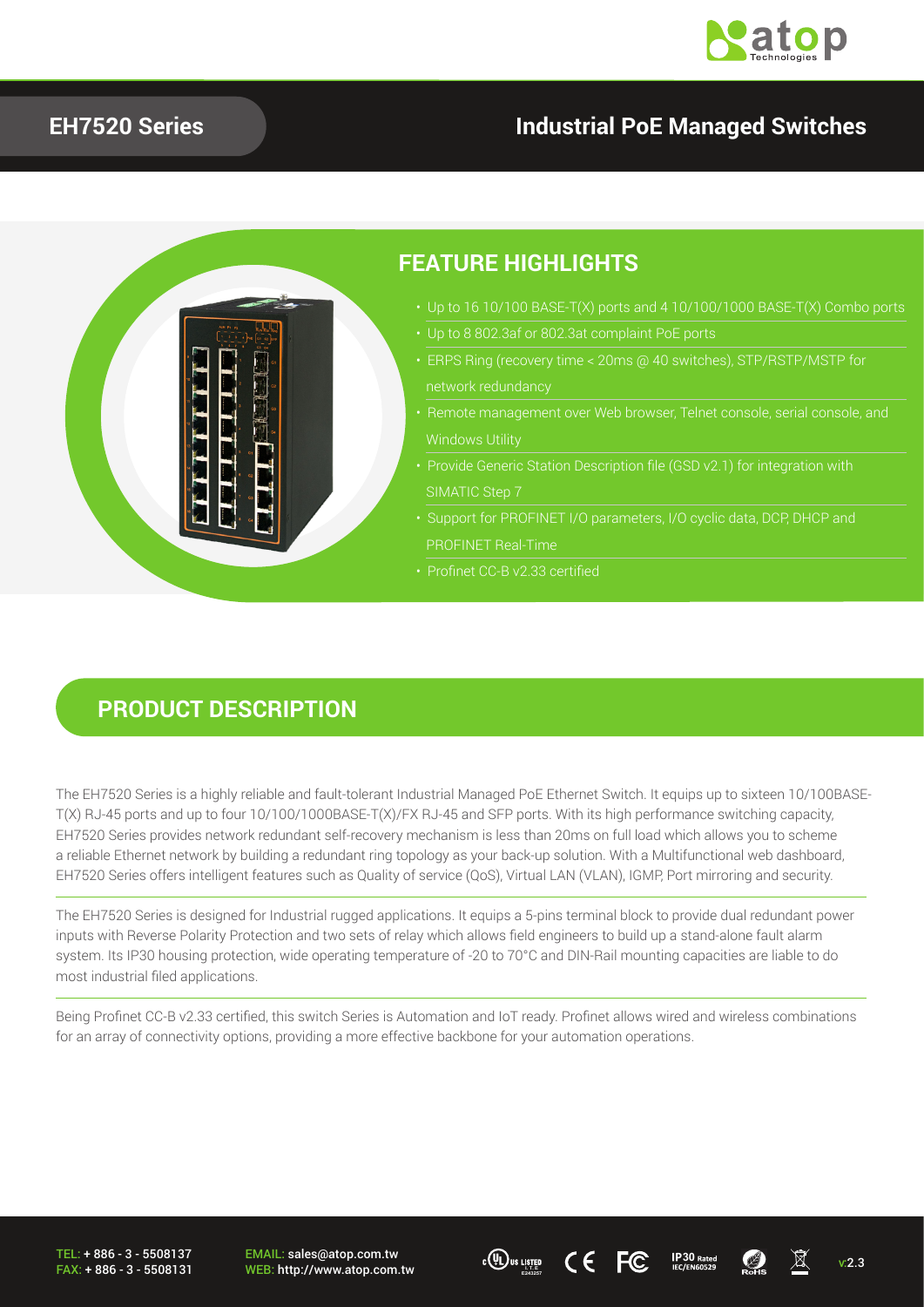

## **SPECIFICATIONS**

| <b>Technical Specifications</b> |                                                                                                                                                                                                                                                                                                                                                                                                                                        |
|---------------------------------|----------------------------------------------------------------------------------------------------------------------------------------------------------------------------------------------------------------------------------------------------------------------------------------------------------------------------------------------------------------------------------------------------------------------------------------|
| Model Name                      | EH7520 Series                                                                                                                                                                                                                                                                                                                                                                                                                          |
| <b>Technology</b>               |                                                                                                                                                                                                                                                                                                                                                                                                                                        |
| Standards                       | IEEE802.3af / 802.3at for Power-over-Ethernet<br>IEEE802.3 for 10BASE-T<br>IEEE802.3u for 100BASE-T(X) and 100BASE-FX<br>IEEE802.3ab for 1000BASE-T(X)<br>IEEE802.3z for 1000BASE-X<br>IEEE802.3x for Flow Control<br>IEEE802.1D-2004 for Spanning Tree Protocol<br>IEEE802.1w for Rapid STP<br>IEEE802.1Q for VLAN Tagging<br>IEEE802.1p for Class of Service<br>IEEE8021X for Authentication<br>IEEE802.3ad for Port Trunk with LACP |
| Protocols<br><b>MIB</b>         | IGMPv1/v2, GVRP, SNMPv1/v2c/v3, ICMP, ARP, Telnet, DHCP Client, TFTP,<br>SNTP, SMTP, RMON, HTTP, Syslog, PROFINET, Modbus/TCP, LLDP,IEEE 1588<br>PTP V2, IPv4, NTP Client, EAP, RADIUS, 802.1x<br>MIB II, IF-MIB, SNMPv2 MIB, BRIDGE-MIB, RMON MIB Group 1,2,3,9                                                                                                                                                                       |
| Flow Control                    | IEEE802.3x for Flow Control, back pressure flow control                                                                                                                                                                                                                                                                                                                                                                                |
| <b>Switch Properties</b>        |                                                                                                                                                                                                                                                                                                                                                                                                                                        |
| <b>Priority Queues</b>          | 8                                                                                                                                                                                                                                                                                                                                                                                                                                      |
| Max. Number of Available VLANs  | 256                                                                                                                                                                                                                                                                                                                                                                                                                                    |
| VLAN ID Range                   | VID 1 to 4094                                                                                                                                                                                                                                                                                                                                                                                                                          |
| Static IGMP Groups              | 256                                                                                                                                                                                                                                                                                                                                                                                                                                    |
| <b>Dynamic IGMP Groups</b>      | 256                                                                                                                                                                                                                                                                                                                                                                                                                                    |
| MAC Table Size                  | 16K                                                                                                                                                                                                                                                                                                                                                                                                                                    |
| Packet Buffer Size              | 12 Mbit                                                                                                                                                                                                                                                                                                                                                                                                                                |
| <b>Interface</b>                |                                                                                                                                                                                                                                                                                                                                                                                                                                        |
| RJ45 Ports                      | 10/100/1000BASE-T(X) or 10/100 BASE-T(X) auto negotiation speed                                                                                                                                                                                                                                                                                                                                                                        |
| Fiber Ports                     | 100BASE-FX / 1000BASE-X SFP slot                                                                                                                                                                                                                                                                                                                                                                                                       |
| <b>LED</b> Indicators           | PWR1, PWR2, Alarm, Run, Ring, Ring Master, RJ-45 Link/Speed, SFP Link, PoE                                                                                                                                                                                                                                                                                                                                                             |
| Console                         | RS232 (RJ45 connector)                                                                                                                                                                                                                                                                                                                                                                                                                 |
| Relay Output                    | 2 relay outputs with current carrying capacity of 2A @30VDC                                                                                                                                                                                                                                                                                                                                                                            |
| DIP Switches                    | <b>Ring Control</b>                                                                                                                                                                                                                                                                                                                                                                                                                    |
| <b>Button</b>                   | Reset Button                                                                                                                                                                                                                                                                                                                                                                                                                           |

TEL: + 886 - 3 - 5508137 FAX: + 886 - 3 - 5508131 EMAIL: sales@atop.com.tw<br>WEB: http://www.atop.com.tw **WEB: http://www.atop.com.tw** v:2.3 **30 ICC ICC ICO ICO ICO ICO ICO ICO ICO ICO ICO ICO ICO ICO ICO ICO ICO ICO ICO ICO ICO ICO ICO ICO ICO ICO ICO ICO ICO ICO**

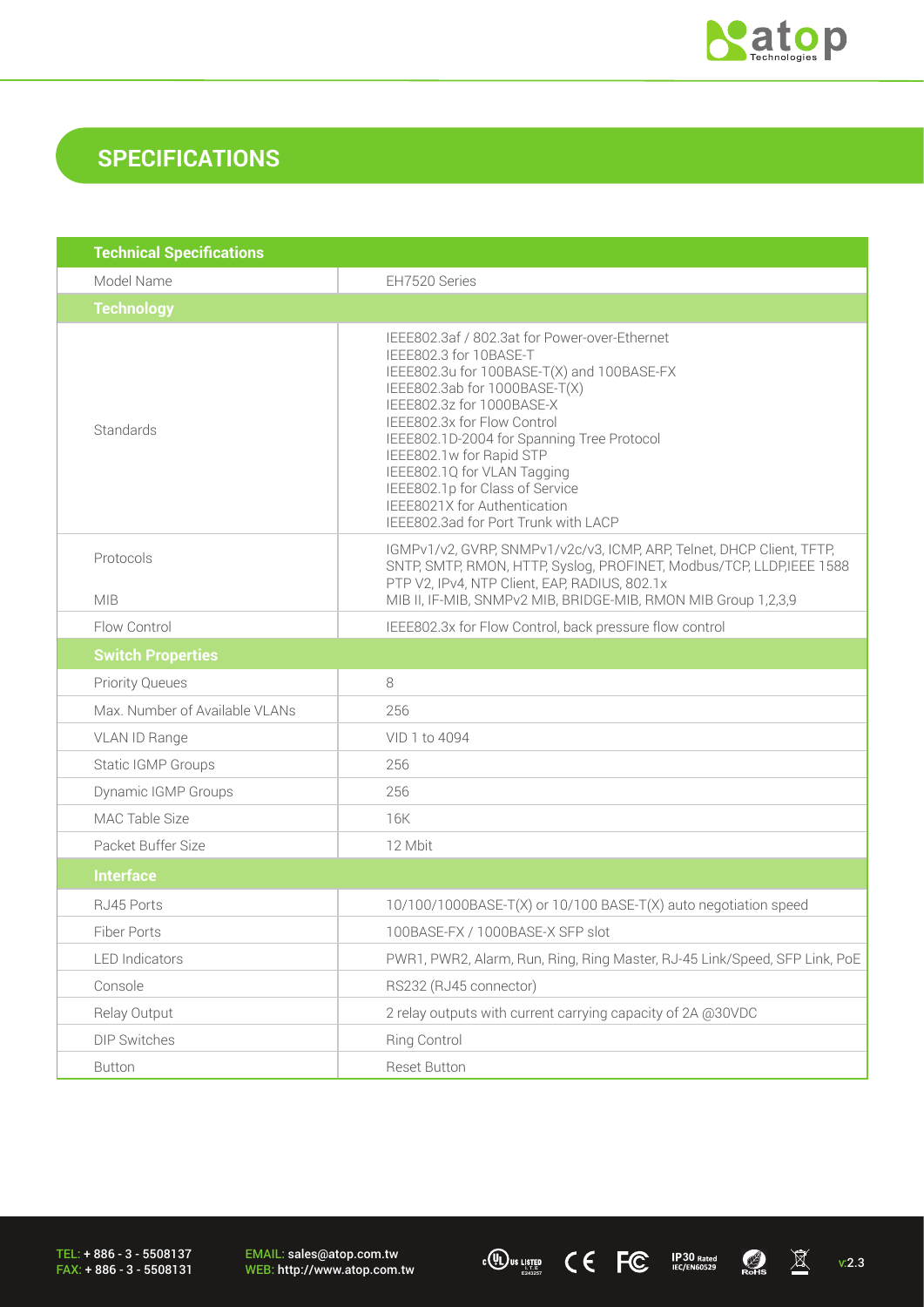

| <b>Power Management</b>                                                                 |                                                                                                                                                                                        |
|-----------------------------------------------------------------------------------------|----------------------------------------------------------------------------------------------------------------------------------------------------------------------------------------|
| Input Voltage                                                                           | 9-48 VDC or 18~30VAC for Non-PoE models<br>45-57 VDC for 802.3af mode<br>51-57 VDC for 802.3at mode                                                                                    |
| Input Current                                                                           | Max. 1.5A @ 18VAC<br>Max. 2.0A @ 9VDC (without PD)<br>Max. 3.2A @ 45VDC (Support up to 8 ports at 15.4W per PoE port)<br>Max. 5.5A @ 51VDC (Support up to 8 ports at 30W per PoE port) |
| Connector                                                                               | Removable 5-pin Terminal Block for power input                                                                                                                                         |
| <b>Reverse Polarity Protection</b>                                                      | Present (DC only)                                                                                                                                                                      |
| <b>Physical Characteristics</b>                                                         |                                                                                                                                                                                        |
| Housing<br>Dimension ( $W \times H \times D$ )<br>Weight<br>Installation                | IP30 protection, metal housing<br>80mm x 137.9mm x 164mm<br>1.4 kg<br>DIN-Rail, Wall Mount (Optional Kit)                                                                              |
| <b>Environmental Limits</b>                                                             |                                                                                                                                                                                        |
| <b>Operating Temperature</b><br>Storage Temperature<br><b>Ambient Relative Humidity</b> | $-20^{\circ}$ C $\sim$ 70°C (-4°F $\sim$ 158°F)<br>$-40^{\circ}$ C $\sim$ 85°C (-40°F $\sim$ 185°F)<br>5%~95%, 55°C (Non-condensing)                                                   |

# **REGULATORY APPROVALS**

| <b>Regulatory Approvals</b> |                                                                                 |                                                                                               |                                                                                                                    |                                |
|-----------------------------|---------------------------------------------------------------------------------|-----------------------------------------------------------------------------------------------|--------------------------------------------------------------------------------------------------------------------|--------------------------------|
| Safety                      | UL60950-1 2nd Ed. /CSA C22.2 No.60950-1-07 2nd Ed. / EN60950-1 / CB             |                                                                                               |                                                                                                                    |                                |
| <b>EMC</b>                  | FCC Part 15, Subpart B, Class A / EN 61000-6-4:2007+A1:2011 / EN 61000-6-2:2005 |                                                                                               |                                                                                                                    |                                |
| <b>Test</b>                 | Item                                                                            |                                                                                               | <b>Value</b>                                                                                                       | <b>Level</b>                   |
| IEC 61000-4-2               | <b>ESD</b>                                                                      | Contact Discharge<br>Air Discharge                                                            | ±6KV<br>±8KV                                                                                                       | $\ensuremath{\mathsf{3}}$<br>3 |
| IEC 61000-4-3               | <b>RS</b>                                                                       | Radiated(Enclosure)                                                                           | 10(V/m)<br>3(V/m)<br>1(V/m)                                                                                        | 3<br>3<br>3                    |
| IEC 61000-4-4               | EFT                                                                             | <b>AC Power Port</b><br>DC Power Port<br>Signal Port                                          | ±2.0kV<br>±2.0kV<br>±1.0kV                                                                                         | 3<br>3<br>3                    |
| IEC 61000-4-5               | Surge                                                                           | <b>AC Power Port</b><br><b>AC Power Port</b><br>DC Power Port<br>DC Power Port<br>Signal Port | Line-to-Line ±1.0KV<br>Line-to-Earth ±2.0KV<br>Line-to-Line ±1.0KV<br>Line-to-Earth ±2.0KV<br>Line-to-Earth ±1.0KV | 3<br>3<br>3<br>3<br>3          |
| IEC 61000-4-6               | CS                                                                              | Conducted(Enclosure)                                                                          | 10 Vrms                                                                                                            | 3                              |
| IEC 61000-4-8               | PFMF                                                                            | (Enclosure)                                                                                   | 30 A/m                                                                                                             | 4                              |
| IEC 61000-4-11              | <b>DIP</b>                                                                      | <b>AC Power Port</b>                                                                          |                                                                                                                    |                                |

EMAIL: sales@atop.com.tw<br>WEB: http://www.atop.com.tw **WEB: http://www.atop.com.tw** v:2.3 **30 ICC ICC ICO ICO ICO ICO ICO ICO ICO ICO ICO ICO ICO ICO ICO ICO ICO ICO ICO ICO ICO ICO ICO ICO ICO ICO ICO ICO ICO ICO**